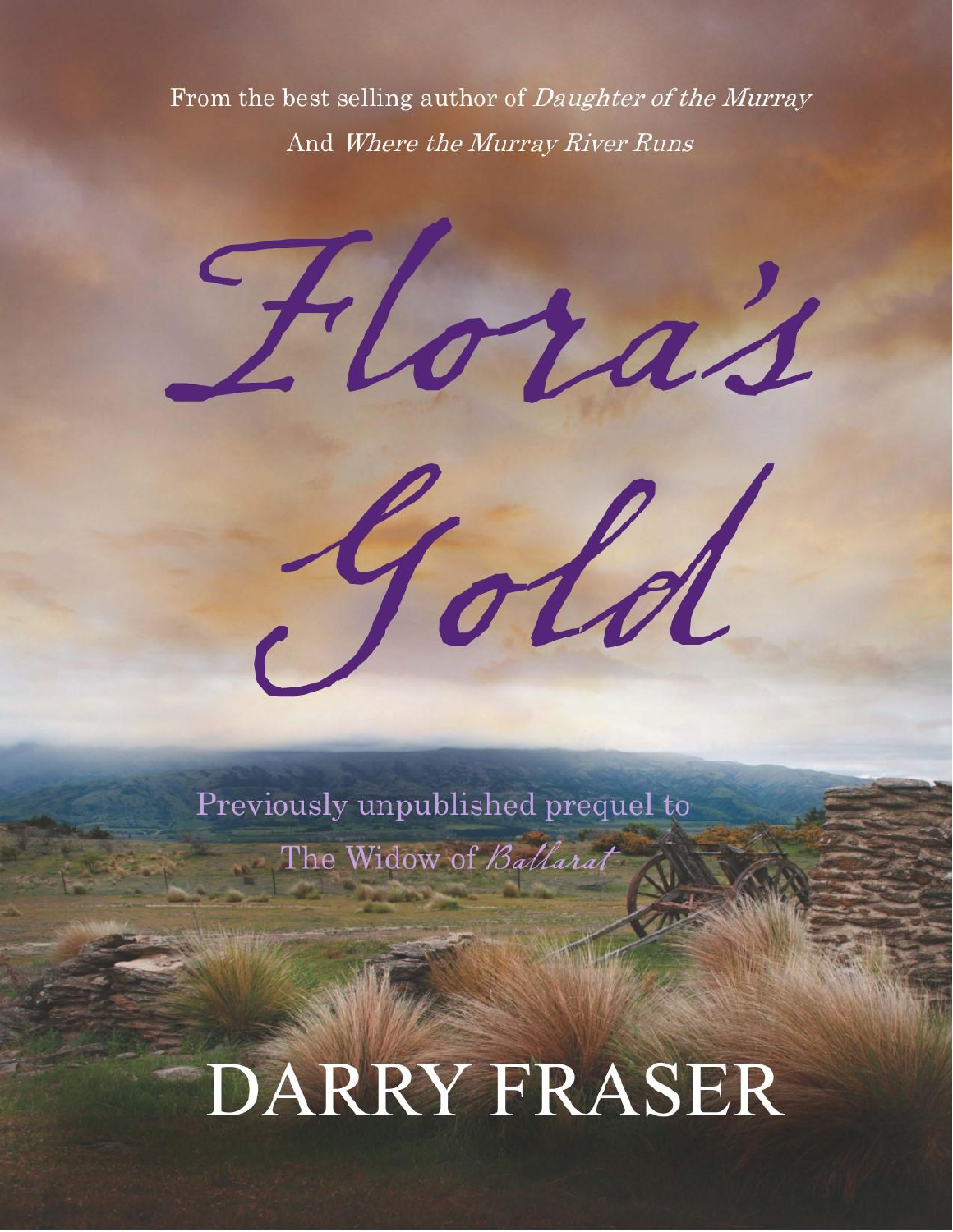Miss Flora Doyle's Laundry Goldfields Ballarai, Her Majesty's Colony of Victoria, Saturday 2nd December, 1854.

Flora Doyle folded her arms. A scorching afternoon sun beat down on her head, and the tubs of laundry boiling behind her hissed and bubbled over crackling flames.

'It's not like I can get ye clothes washed and dried any quicker with all this lot comin' at me as if there's no tomorrow,' she seethed. The line of dirty, hungover men grew as she stood there. They all carried bundles of their laundry for her—stinking shirts and trousers.

The miner at the front of the line, his head nearly disappearing behind his heap of clothes, said, 'Miz Flora, we just come from another of Mr Lalor's meetin's about how we need our rights.' Enthusiastic nods and murmurs of agreement followed. 'And now we need our clean shirts for Sundee best at church tomorrow.'

She snorted and waved an angry arm over her head. 'More of ye giving' me that rubbish about Mr Lalor's meetin'. He can come and do yer laundry fer ye Sundee best instead o' firing up your lame brains about ye rights. I pay me thirty shillings a month for the blasted licence, too, along with all of ye but I don't burn the thing. And I don't get Sat'dy afternoon off, either, so where are my rights?'

The line went quiet. Then a raucous voice shouted, 'Yer don't need none, yer a woman.' Jeers and crows went up, and so did dust as the man was knocked to the ground amid yells of 'shut yer mouth,' and 'who'll do the wash, now, yer mung?'

'I'll get 'em for meself,' Flora hurled back at him.

A short man from the middle of the line stuck his head out. 'Ye don't need the likes of us old diggers tellin' ye what's what, Flora Doyle. Push come to shove, them troopers no match fer you, our black-haired Irisher.'

A loud, jovial cheer roused, and when that died away, she heard chortles and snorting. She shook her head looking over the lot of them. 'Where's the man amongst ye not bolstered by the rum keg?'

Another piped up, holding his laundry. 'We stand for all of us, Miz Flora. For you women-folk, too. We're all under the new flag, since Bakery Hill, weeks ago.'

'But d'ye know what it is ye're doing'?' Exasperated she shook her head.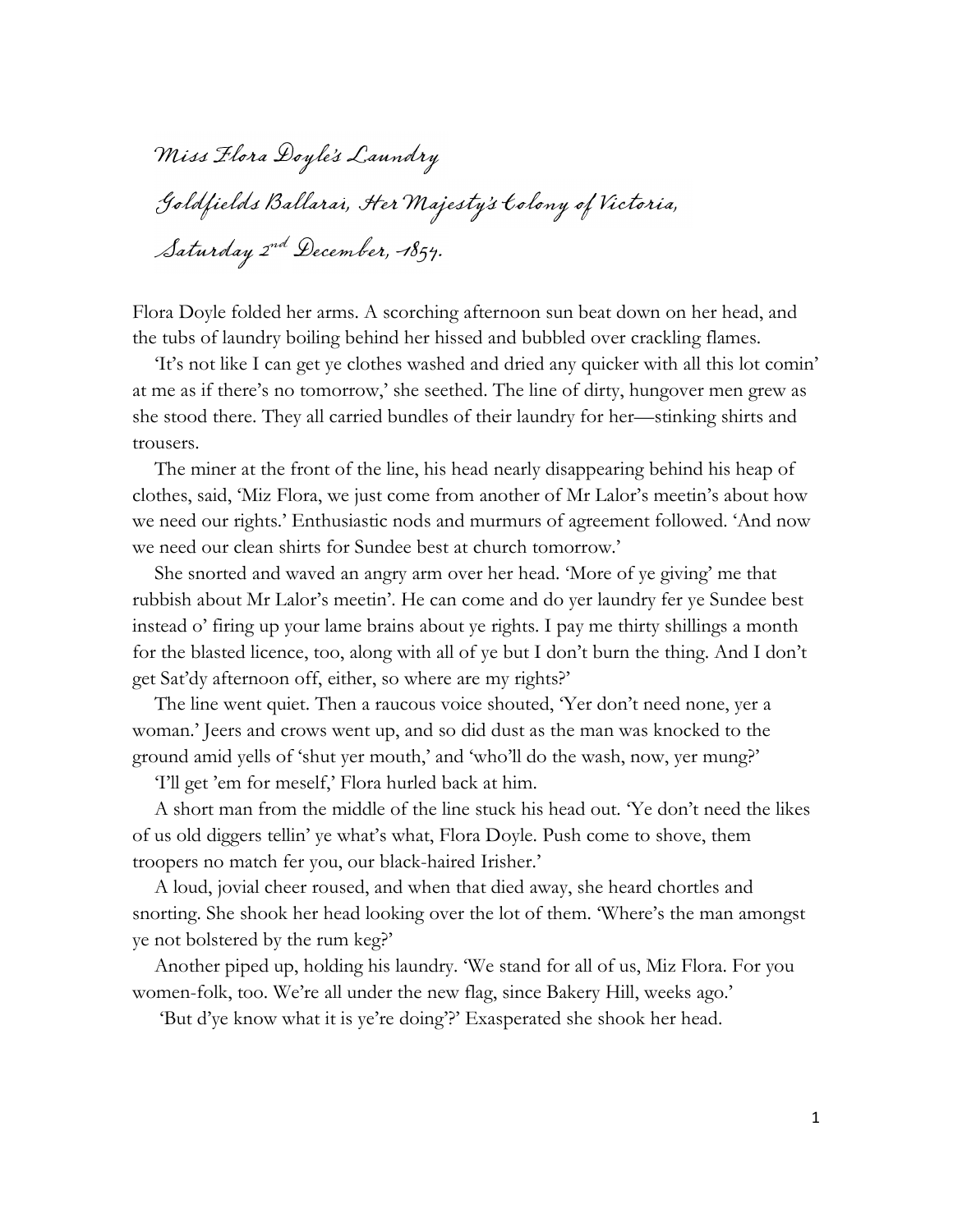''Course we do. They still come with the licence hunts even after the uproar on Bakery Hill. And they fired on us at the Gravel Pits last Thursd'y, on women and children, too. Ain't legal.'

'Would ye know legal if it bit your backside, Thomas Reardon?' she stormed. 'They already fired on ye, and ye're goading them up again.'

'We're standin' to defend, Flora, not attack.'

Some shuffled their feet. Tempers were high. But fear shrouded the diggings, and fingers were trigger-happy, nervous. There'd been an eerie quiet over the last few days, and some believed the storm was coming.

One man, with bushy brows and a scraggly beard caked with dirt, stepped outside the line. He dumped his shirts and a cloud of flies arose gracefully as one, and resettled. He pointed a finger, and said, 'I'm fightin' for whoever stands here at these diggin's man, woman, and child—and whoever sits behind them barricades on Eureka Lead under that flag, resistin' those what wanna keep us from our rights. We got rights. *Liberty* is what Mr Lalor yelled and that's what we's fightin' for.' He looked about, furtive, all the same.

A rumble went up. A fine speech, they agreed. Following it a stocky man stepped up, his battered hat jammed on his head, a ragged bag under one arm. 'Fer crissakes, Flora, this is a line-up fer ye laundry service, not the bloody front line. It's Sat'dy, a half day orf, and tomorrow is the rest day. We gotta look decent for Sundee.'

Shoving back stray dark hair as it escaped her cap, she stood with hands on her hips. 'A half day *orf* is it, Mickey Watson? Half day *orf* for who? Look at this lot ye've brought me.'

'It's ye paid service, woman,' he grouched. 'Ye do laundry.'

'Aye, 'tis, and I do. And fer clean clothes pushed in ahead of my schedule, it's now a pound and *two shillings* a load.'

The collective groan went up, but nobody moved away.

'And if yer want Sunday lunch tomorrow,' she continued, her voice louder. 'It'll now be another shillin' in the pot for me mam to do the taties.' She pointed to her mother.

The line of men looked over at a serene older woman sitting on a log by Flora's campfire, stitching a colourless length of fabric. Mumbles of greetings were directed to her.

'Miz Josie.' Hats off.

'Miz Josie.' Heads nodding.

'Miz Doyle.' Chins lifted.

Josie Doyle inclined her bonneted head regally in their direction, as would Queen Victoria to her faithful subjects.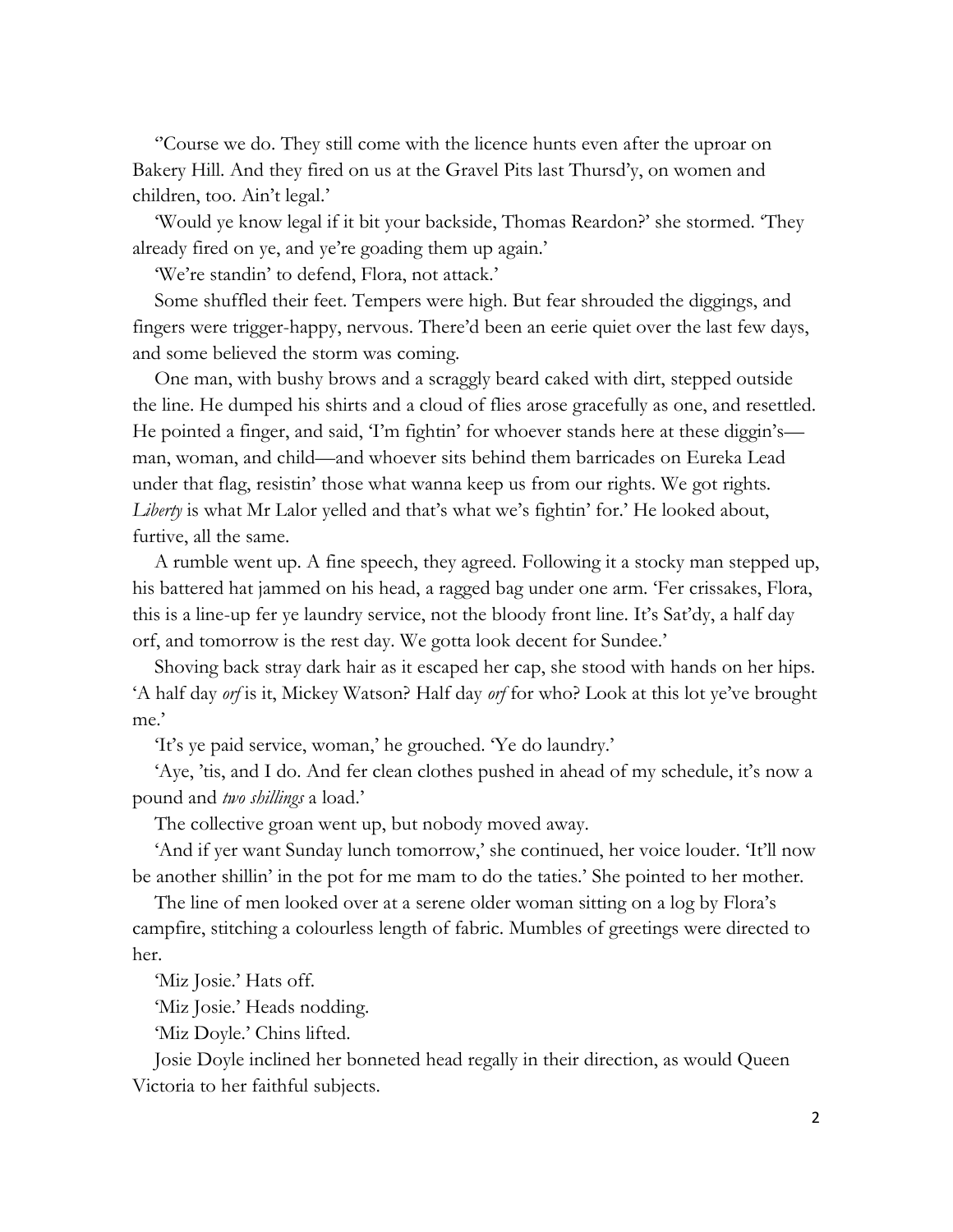A voice called out. 'Nice to see the lad's shirt is shapin' up, Miz Josie.'

Josie proudly held the ragged fabric high and a cheer went up for it. It wasn't a lad's shirt at all, as everyone knew, but that's what she called it. Flora always made sure her mother had something to stitch whether Josie's mind was off with the *faeries*, or not.

'Mad ol' duck,' one of the younger men muttered. Someone's hard elbow knocked the wind out of the him.

Josie went back to her stitches, her smile still in place. Flora well knew that the young fella who'd insulted her mother would find that the day after next, after he'd pulled on his clean pants and soon needed to take a piss, that his flies had been stitched up.

She marched backed to her laundry tubs. 'Right y'are, then. For laundry, I'm taking only the first five of ye. Ye'll all pay up now afore I touch any of ye stinking rags. Those who want lunch tomorrow, leave a shillin' with me mam.'

A surge of men dumped piles of sweat stained, sour smelling shirts and rough woven trousers into heaps on her flat canvas mat.

'First five she said, damn ye,' someone snarled when another pushed in ahead. A scuffle broke out. Arms swung, shirts flew, three bodies bit the dust and tumbled, fighting and swearing.

Flora rolled her eyes.

'Miz Flora.' It was the man who'd delivered the fine speech earlier. He stepped around the flailing bodies. 'There's some low types getting' around, scaring womenfolk, manhandling, stealing. Pillagin'. You know what I mean? Takin' guns from lone women, to arm those men what don't have any. This ain't a good time for women to be in the thick of it.'

Flora stared at him. 'What do you mean, Geordie, not a good time for women to be in the thick of it? Where'd you think us women would be?'

The three on the ground grunted and rolled and kicked as the others urged them on. Flora shook her head. Josie chortled as she sat by the campfire, her fingers nary missing a stitch.

Geordie now rolled his hands in front of him, and his rough voice shook a little. 'If there's trouble,' he looked over his shoulder at the folderol on the ground, '*Real* trouble, like fightin' with guns and such, it brings out the worst in even good men.'

She scoffed, with bravado not derision. 'In even good men, you say? Worst is worst, good men or not. And I'm half a mile from that Eureka Lead barricade. All I got is ye dirty laundry. I got no guns.' She skipped aside as the roiling bodies skewed her way.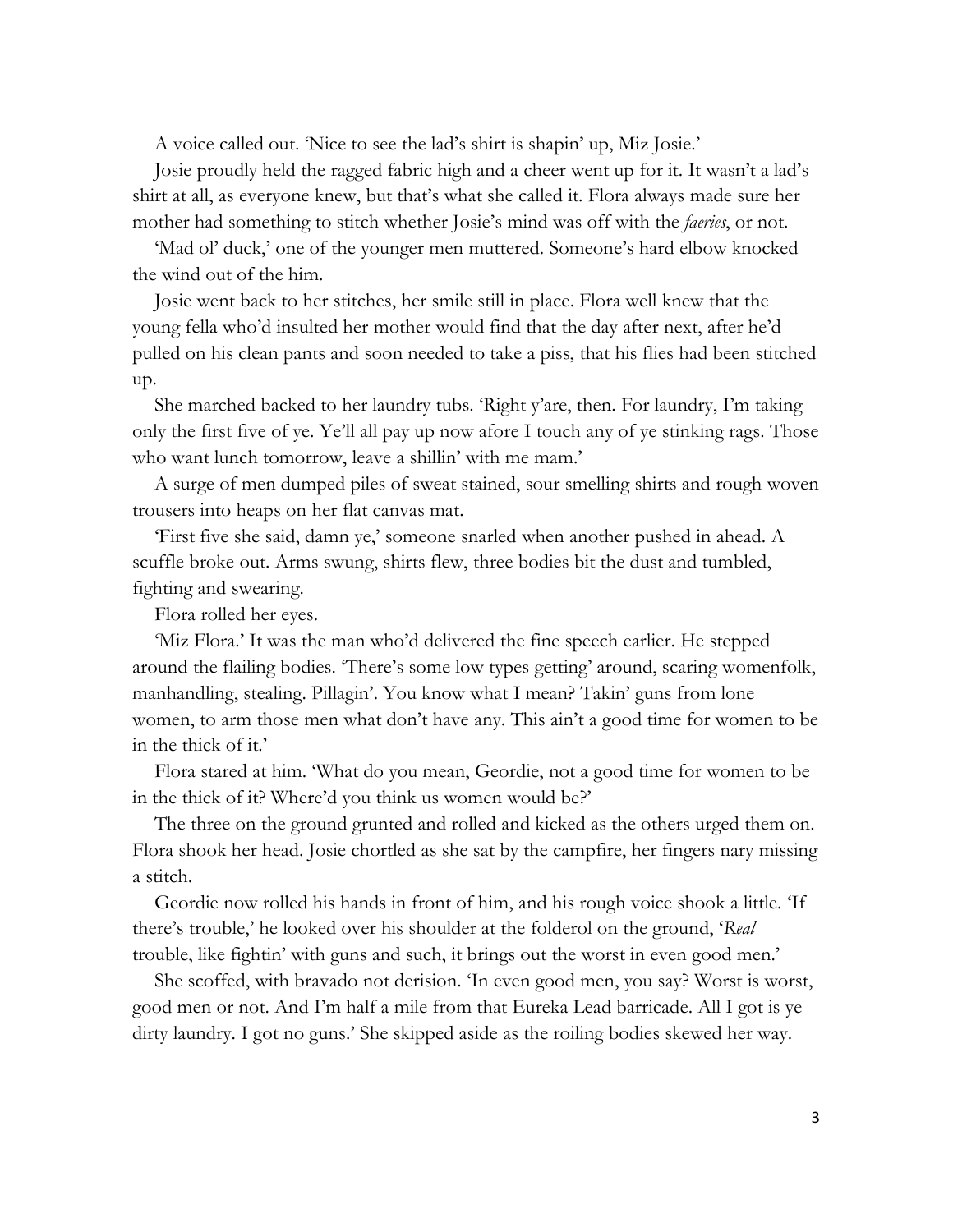'Lass, it's that there'd be no law and order to it, afterwards. I been to war, it makes men do bad things. I seen the soldiers take their bayonets and stick the wounded over and over. Then they come for the womenfolk.'

Everyone knew what that meant. Her guts chilled.

Bumped hard by the skirmish, he was knocked sideways. Growling, he steadied himself before levelling a swift boot at a fat backside. 'We're all at boiling point, Miz Flora. And it's already spillin' over.' He pointed at the scuffle that erupted with more huffs and yells and snorts.

The bodies rolled towards her campfire, bounced and sparks flew when they landed in a heap on top of it. Josie flinched, stared, whipped the lad's shirt up high, away from any harm.

Flora shouted at the others, 'Fer God's sakes, you lot. Get these *eejits* off the fire. I've no mind to be peelin' charred skin off their behinds, and I don't want the stench of burned flesh up me nose.'

Accidents were rife on the fields. A person burned by fire had a dire ending, and everyone knew the smell of it.

Men jumped to drag their comrades to safety, others stamped out the live coals that came with them. The three staggered to their feet, still air punching at each other, and at those who'd grabbed them. Then, out of puff, they stopped, brushed themselves down. Grumbling, they snatched up their belongings and stomped off.

'Nothin' will happen on a Sunday, Geordie,' she said quickly.

'Aye,' he said, acknowledging the church day. He looked at his rolling hands and stilled them. 'Maybe.'

Another man stepped towards her, his lean features gaunt, his sunken eyes, which might have once been blue, were filmy. He was old before his time, maybe thirty and five. It was Jimmy Pocket, an American, a regular laundry customer of hers. 'There's some of us, Miz Flora, like me an' Geordie that know what Mr Lalor and his friends have started is no laughin' matter. From the governor down to them troopers—word is they'll fire at us, squash us like bugs. There's talk there's spies amongst us. It could be bad, Flora.'

She stared at the man, thinking hard. Lewis, her beau until the recent past, had said he'd be there at the barricade. He'd said he'd be with his American mates, and Mr Lalor, and that Canadian fella, Captain Ross. He'd be with all of them, tonight, standing for rights under the new blue Australian flag with its proud white cross and its glorious stars. *Tonight.* Her breath fell short. Was this true what Jimmy said? Was it going to be a fight to the death and not, like before, only a determined protest from the miners?

No, surely not. Just belligerence, just chest puffin' and—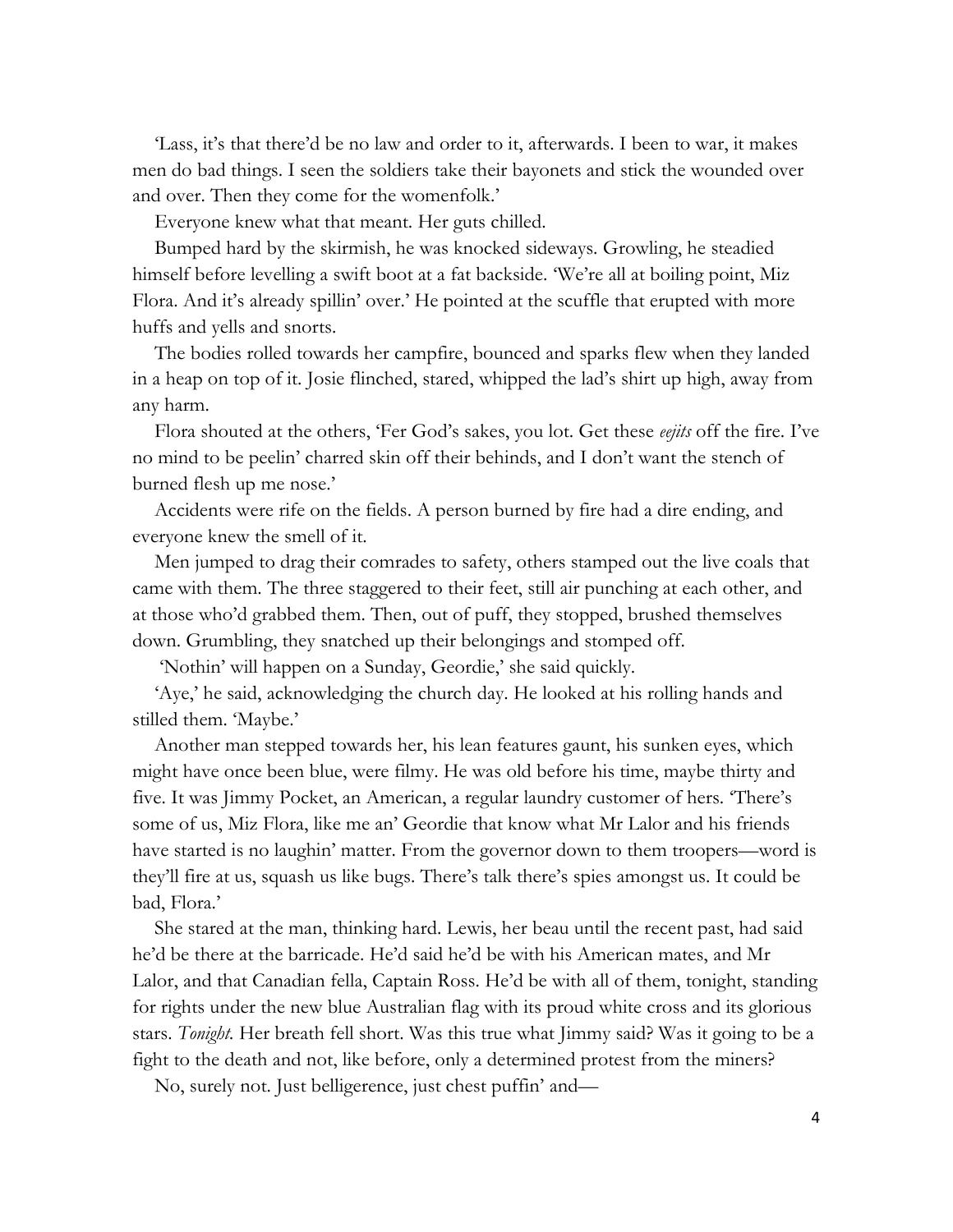*Lewis.* She didn't want him courting her any longer, but she didn't want any harm to come to him, either. Should she warn him? He was a fool to be sat up there, with the word out that the troopers were—

No. He was a grown man. They all were. She only had to protect herself and her ma. She leaned in, only a little shaky, and said, 'Jimmy, I'll be all right.' Then to the muchreduced line up of laundry-seekers, she said, 'A pound and two shillings, if you please. And I'm takin' no nuggets, mind you.'

Another groan but coins were tossed onto the canvas, each at the foot of their pile of laundry. Coins clinked into a pannikin in the dirt near Josie, from those who wanted a decent meal the following day.

The men filed away, down the hill.

'An' how ye goin' to get through all that, me darlin'?' Josie asked from the fire, her speedy fingers hooking the stitches along a seam of fabric.

'Nell said she was comin' today, so she can help. Thought she'd have been here by now.' Flora straightened and stretched her back, watching as the last of her customers wandered off.

Over their heads and down the hill, she could see a woman making her way towards the laundry. It looked like it was her friend, Nell Amberton. Before she'd married, she'd been Nell Thomas, a laundress from a camp a little beyond. The person seemed stooped and trudged hesitantly. Flora squinted. It was Nell, but there was something wrong.

Taking a few paces past her campfire and down the gently sloping hill, Flora stood again, and watched. Nell took her time picking her way past the ramshackle line of tatty tents, mould stained from last rains. She stood motionless when screeching children, playing bushrangers, sped past. Safe to resume, she trudged over small mullock heaps—discarded dirt from the sieves. She skirted cooking fires and the sleeping bodies prone on the dirt where men had fallen after last night's revelry.

Men seemed to revel even when terror and uncertainty was biting at their heels, perhaps especially so. Flora shrugged to herself. Some things would never change.

Nell stopped, looked skywards and took a few small breaths. That was when Flora saw the state of her face.

## *Oh no, not again…*

Flora ran the few yards down to her. 'Nell, Nell. Give me your arm.'

'I'm all right,' Nell said and let Flora take her elbow. She braced against her friend a moment. Tve got to keep moving or it's worse.'

'Would that ye'd never married the bastard,' Flora spat, then slipped her hand up to Nell's face and turned it to the sunlight. 'So. He did this more than a couple of days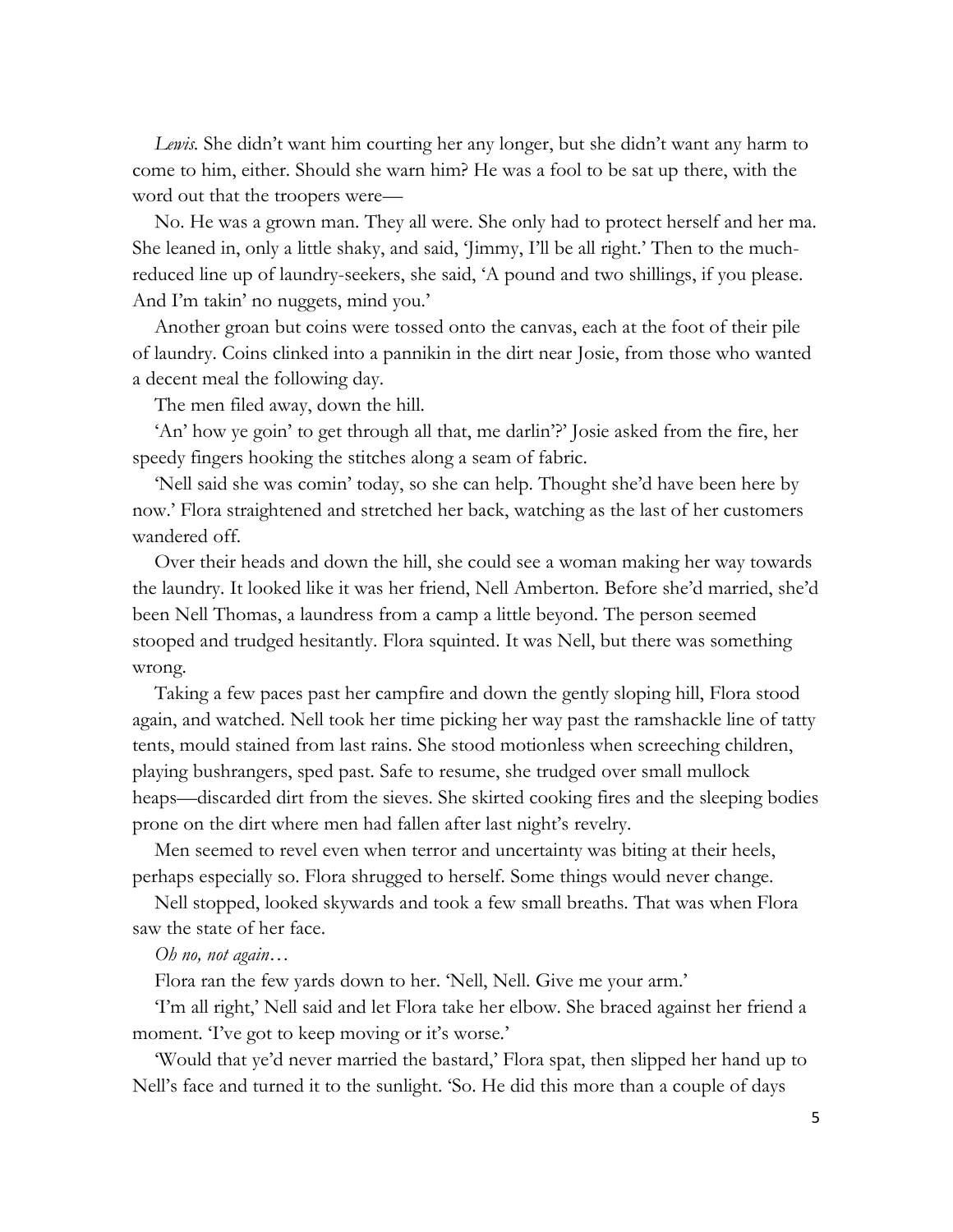ago.' The black and blue of Nell's eye was fading into a dirty yellow-greenish smudge, but still pronounced over the swelling.

As they moved towards Flora's camp. Nell sucked air between her teeth and halted abruptly, catching her breath.

'And whack ye in the ribs, too, did he?' Flora's teeth clenched.

'He had a go, just once, last night.' Nell's fair hair hung in strings, the ribbon loosely secured. 'I can't lift one arm properly, couldn't do my hair, so I look a bit more of a mess than I really am.'

'And his bloody excuse this time? Though it isn't like he needs one.'

'I told him I might be with child again. I hoped it would improve things, not—'

'And are ye with child?' Flora's blood was boiling that Nell's husband would harm her, and her pregnant at that. The man was an abomination. Nothing would stop him now, not with everyone's mind on the troubles. What was one woman's cry for help against all of that?

The diggings were a cauldron waiting for the tinder beneath to ignite. No one was interested in a man punching his wife, that was private business, men said. Oh yes, Andrew Amberton must think he was a big man, all right. If Flora had been a man, she'd have taken him down a peg or two. And she'd told Lewis, who was Andrew's nephew, just what she'd thought of him for allowing his uncle to continue to be so violent. Why, if she hadn't—

Nell puffed out a breath, shook her head. 'Hard to say if I am, at the moment.' She pressed a hand to her belly, low down. 'I might have got confused after last time…'

'Aye. Understandable.' Flora stopped a minute. 'But I hope ye're not, Nell. I hope ye find someone to help you make sure ye never get with child again. Not with him.'

Nell gave her a wan smile. 'Let's get to that seat alongside your ma.'

At the campfire, Flora helped Nell settle on the log beside Josie. The old lady reached over and patted Nell's hand. 'There, there, dearie.'

Nell dropped her other hand over Josie's. 'Just need a breather after that walk.' When she looked up, her eyes widened at the piles of dirty clothes near the laundry tubs. 'Looks like we have our work for today.'

Flora bent over the firepit, moved the billy over the flames. 'Aye, me perhaps, not you.'

'I'll be all right after a minute.'

Grumbling at that, Flora picked up a lidded tin can, pried it open and threw a handful of tea leaves into the billy. 'Not sure why *we're* goin' to be workin' when it appears the whole blasted field is takin' the afternoon off.'

'*Orf*,' Josie said and snickered. Flora laughed.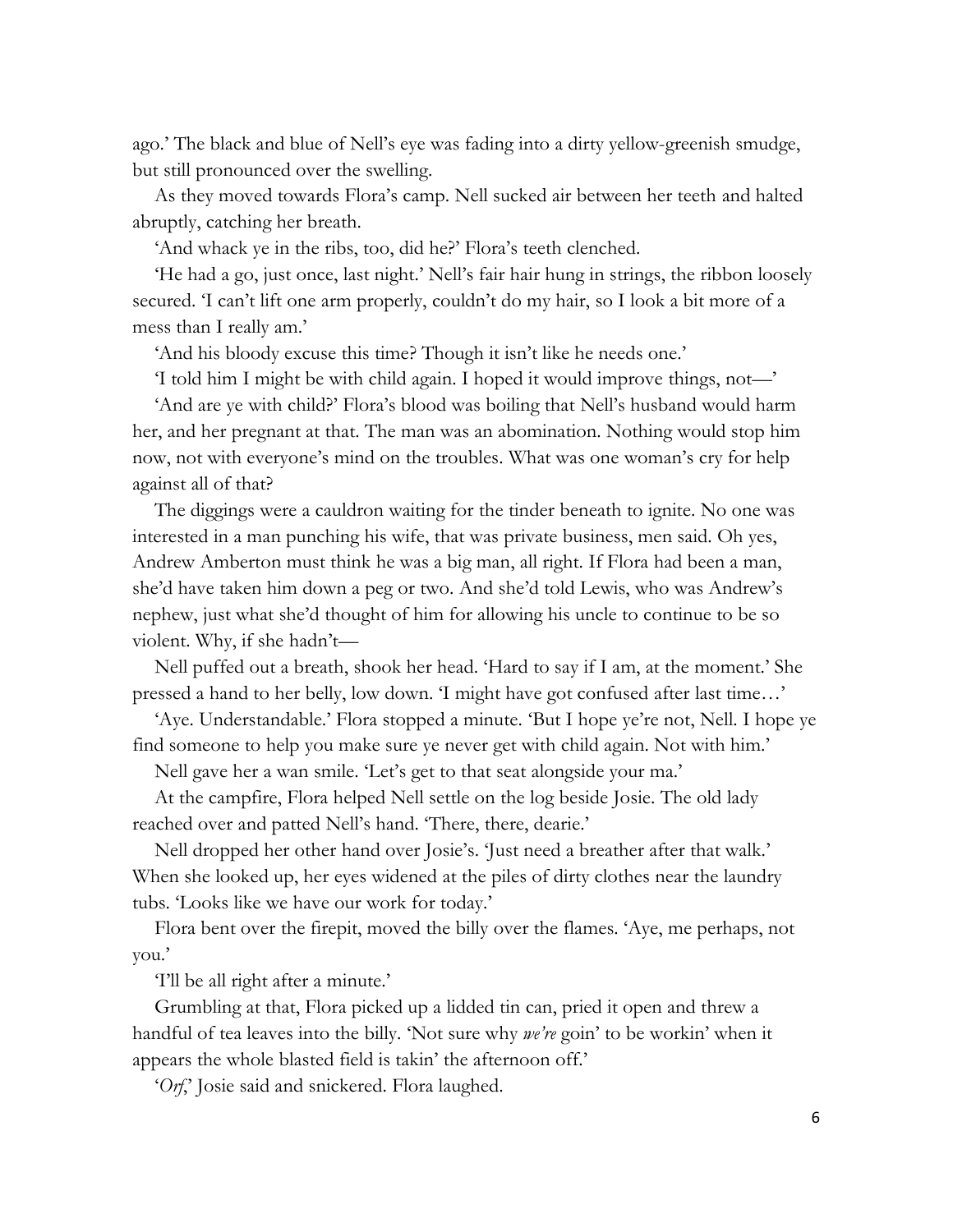Nell sighed tiredly. 'Seems there's been a few days like that, already. The miners have downed tools, shops have closed, supplies have stopped coming in. Everyone thinks something bad is going to happen soon.'

Flora snorted. 'But the lemonade tents are doing just fine.' Lemonade really was sold in those tents, but mainly it was illicit grog coming out of the lemonade barrels. 'Since the fire destroyed Bentley's hotel, there's been more rowdiness than before. More shots being fired off, drunks demolishing tents, you name it.'

'Let's have the tea and we'll get to that lot,' Nell said and lifted her chin towards the piles of dirty clothes. 'Once we're done, I can go off home.'

Flora looked at her. 'Ye'd be safer here on the fields than at home with him, Nell Thomas.'

Nell held out her hand for the pannikin of tea. 'You might be right. But you're forgetting, my own father is on these fields somewhere, and just as dangerous as my husband.'

Josie rocked back and forth, nodding her head. 'That be Alfred Thomas. Nasty fungus on me damper, that one. The blight on me taties. A bleedin' tosspot.'

Flora winced. 'Ma!'

Nell gave a shout of laughter, then held onto her middle. 'It hurts to laugh, Flora, but that's just what I need. Come on, let's get to it, so I can earn me some money.'

Nell refused to be walked home some hours later. It was a couple of miles back to her husband's house in the town. 'It will do me good, and any time away from that place is time well spent. I'm not going to roll into a ball and hide. I'll be as independent of him as I can,' she said, then scoffed at herself. 'As long as I'm able to walk.'

\*

Flora worried that Nell ribs had been cracked or broken, and, that if she was indeed with child, either circumstance would not fare well for mother, or for babe if there was one.

If only Lewis would do something about his uncle. If only he would stand up and put the man in his place. Flora sighed. She knew Lewis had hoped for an inheritance and he'd most likely not do anything to disrupt that. *Men*. *Money.*

'I fear for you, Nell.'

'Don't. Look after yourself, and your ma.' Nell pressed her arm. 'I'll see you soon, if I can. Goodbye, now,' she said and began her slow walk home.

When Flora looked back to her laundry, five loads of wet men's clothes hung on the haphazardly placed clothesline. When the original post holes for her lines had been dug, they'd yielded her a golden crop—nuggets had been found in them. So other holes that had been dug were not in a straight line. Posts had been dropped quickly into those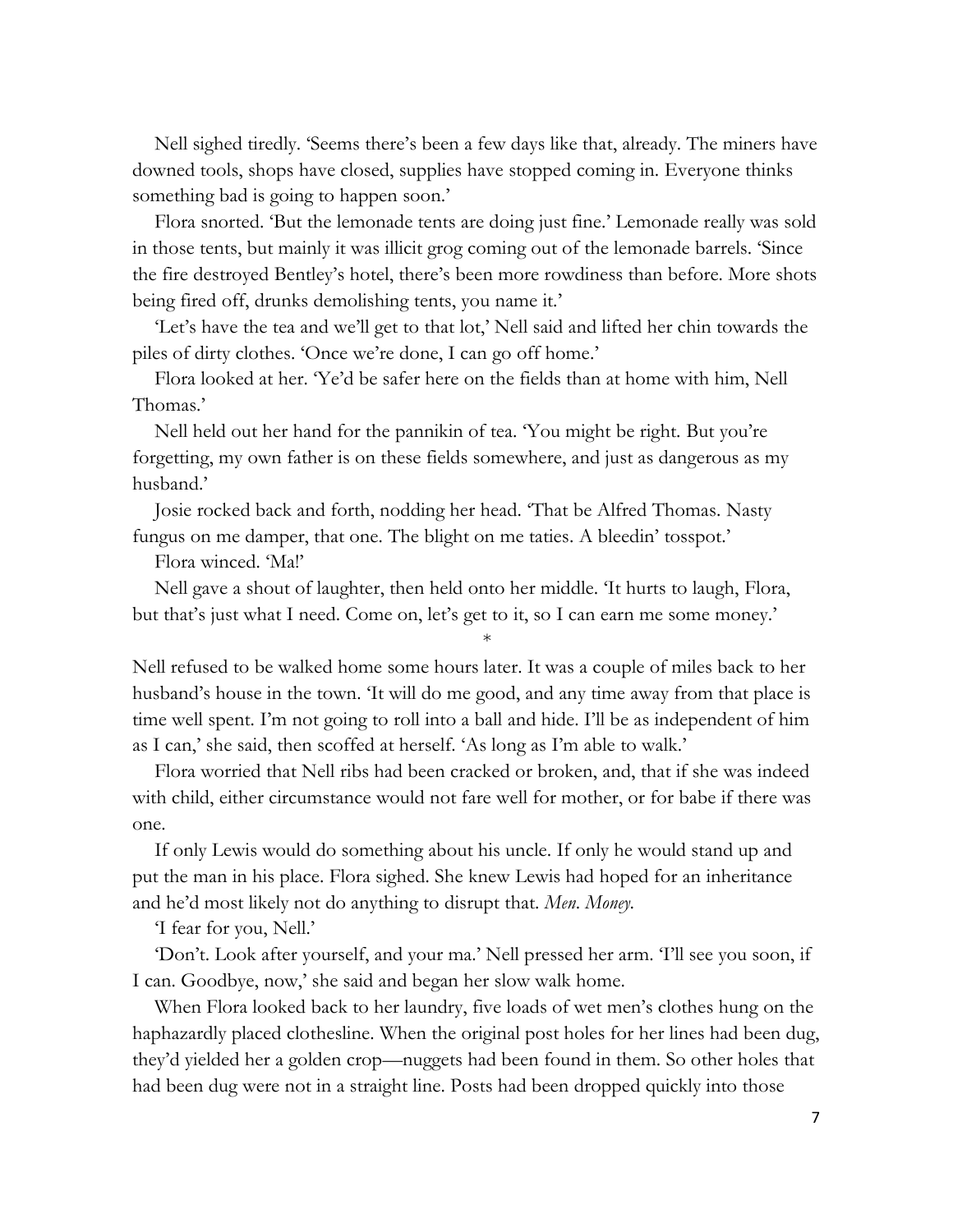barren holes, and lines hastily strung, higgledy-piggledly. Thankfully, the blistering heat remaining in the day would have the laundry dried off before too long.

Dusk gave way to the night, still warm, barely a breeze. At nightfall, men were walking home from up Eureka Lead way. Those who lived nearby took the clearest footway through the motley shanty-town of tents, right by Flora's camp. As she sat at her fire, the low voices of men going by told her an ominous story.

As two men tramped past, one of them called out in a hoarse whisper for her to douse her fire. 'We've heard the sentries are ordered to shoot if there's any lights, missus.'

Only mildly alarmed, for surely they didn't mean the sentries would shoot at people down this way—she was a good distance from the government Camp—she did kick dirt over the low flames. No point attracting trouble, even if it was a long way from her.

As she sat, chin in her hand, listening to her mother's soft snores coming from the tent behind, more snippets of conversation drifted across from the men as they picked their way down the slope.

'…Heard there was five hundred of 'em come into the barracks on foot, just yesty…'

'…Drunks are sleepin' it off or singin' like fools. What hope if the troopers charge down that hill and get behind them barricades…?'

'…their spies were about, woulda seen ever'one leaving the stockade for Sundee best, barely no one still there…'

There was only silence after that. How could there not even be a dog barking? It was a peculiar silence, not because the conversations had drifted off to nothing as the men plodded by her, but because it was never silent at the diggings. Cacophony was ever present, even after dark. Not tonight.

She shot to her feet, as if doom was at her shoulder. Her heart pounded, and a fierce burn ratcheted through her. How would she defend herself and her ma if what they said was going to come about? Should she rouse her mother and run for it, somewhere down in the township? Would anywhere be safe?

A full moon gleamed, rising but still low in the sky. In its light, she stared across to where she knew the barricades sat at Eureka Lead. No lights, no glow. Would she see anything from here? Would anything even happen?

She paced a little by the faintly glowing coals of her campfire. Worried again, she kicked more dirt over it, then strained to hear any unusual sounds. Nothing. Unless hearing the silence was something. A dog barked once, another answered. A child cried. Her mother snored … But nothing else.

'Flora.'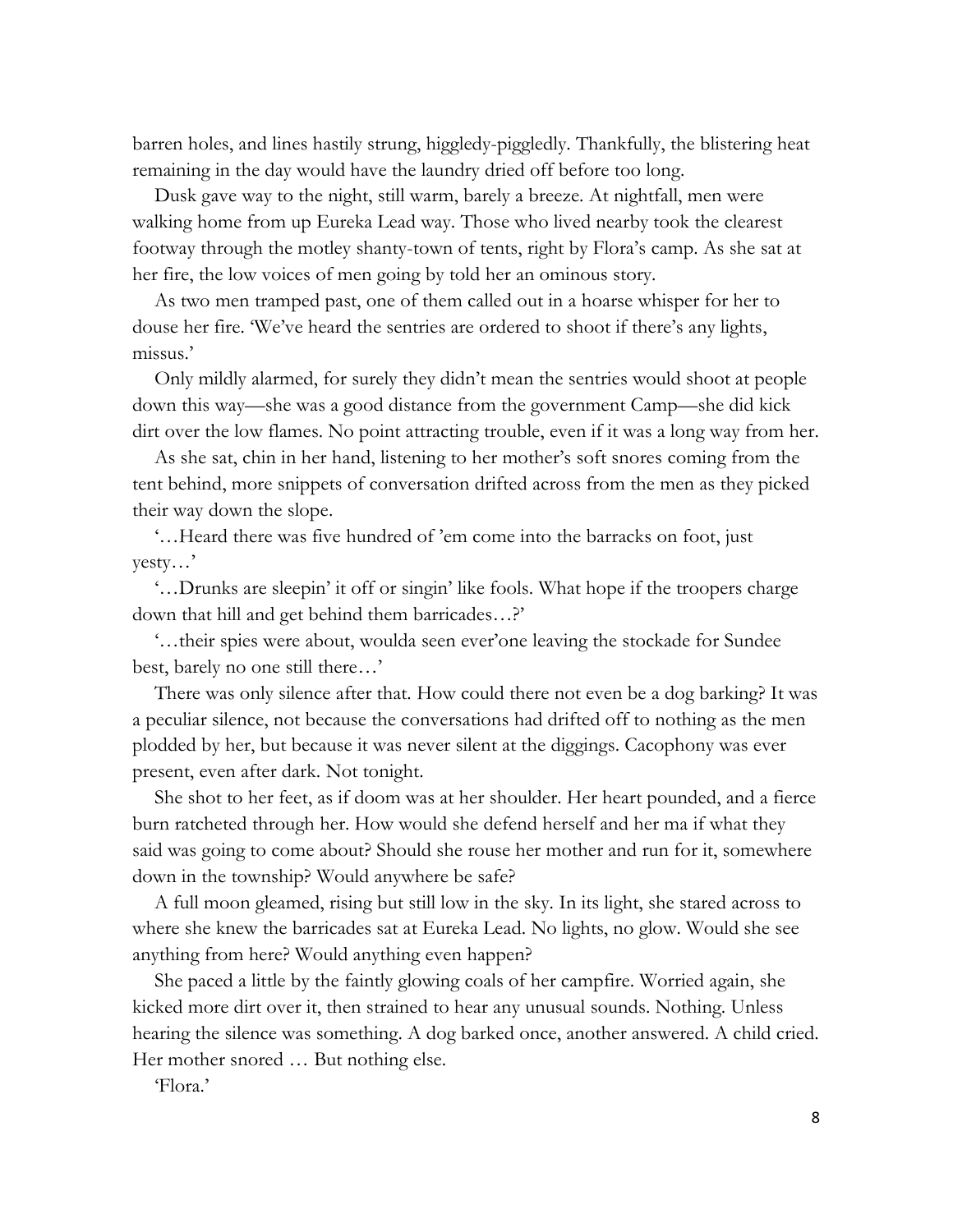She jumped around, her hand at her throat. Blocking the moon, a man stood there. 'Lewis, for God's sakes,' she breathed, recognizing him. 'Frightened six months growth out of me. What are ye doin' here?'

'You should be in your tent this time of night,' he said, his voice low and hoarse. He swiped a hand through his hair and moonlight shone on it.

'You shouldn't be *around* my tent this time of night.'

'It's a danger to be out, for me, for you, for anyone,' he snapped. 'We know there's more foot soldiers been brought in. I came to warn you—to make sure you were inside, no lights, no fires.' He checked over his shoulder then peered back over hers. 'They need little excuse.'

'Who? The troopers?'

'And soldiers. We know they're new, and boys mostly, and they're tired, worked over by too many drills. Tempers high, tolerance low—'

'How do ye know?'

He took her arm, guided her to the log by her smothered camp fire. He settled beside her, not touching, but close enough to talk. Curiously, she couldn't hear Josie's snores any longer. Brushing that off, she concentrated on the worry in his murmured words.

'Whispers. Boasts of those diggers who've taunted them along the road up from Geelong. Others have seen soldiers and more troopers coming in from diggings over yonder Castlemaine.'

'Why ye tellin' me all this? What's it mean? I've had customers here today—'

'The soldiers, the troopers, Flora. They're waiting for us,' his voice grated, close to her ear. 'It would only take one slip and it all blows up.'

'But our diggers are not about to attack.'

''Course not. But if they come for us, we will defend ourselves.' In the low light, she saw him lean forward towards the still warm coals, his arms folded across his legs. 'There's no Chinamen there, but every nation on the diggings otherwise—even an Englishman or two—is represented behind that barricade standing against the licence hunts, the licence fee. Against Hotham.' Hotham was the governor of Victoria, and not someone who seemed to do much to fix grievances on the goldfields. 'But there's none too many of us, and those who are there, none too sober. And the government Camp knows it. We know their spies have been about.'

A shiver fled over her despite the night's warm air. 'Surely not tonight, though?' she asked, her voice a harsh whisper. 'Has it gone midnight yet? It'll be Sunday. No Godfearing folk will let anything happen on a Sunday.' She remembered her remark to Geordie earlier in the day.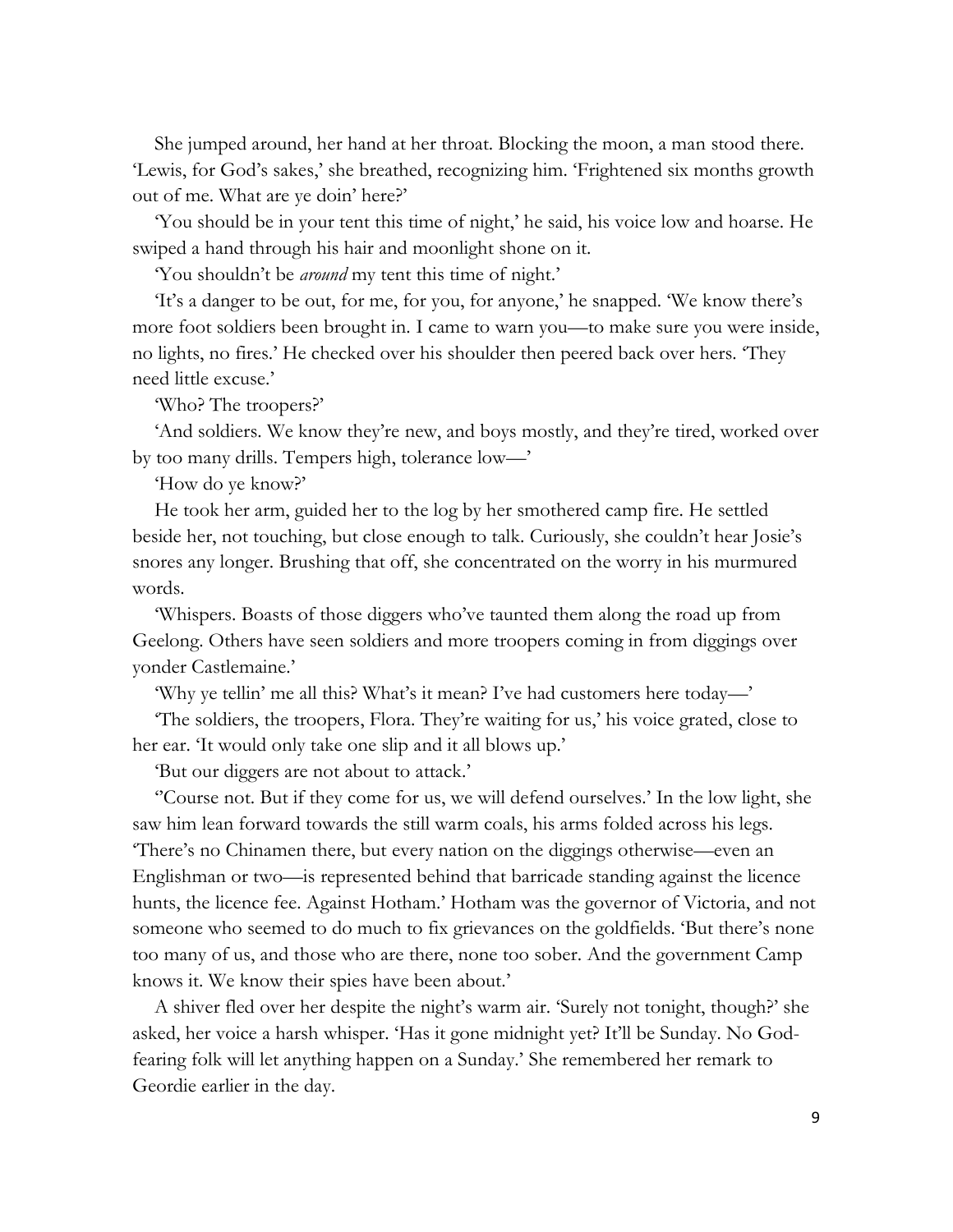He reached for her hand, a light touch. 'Flora, why can't we—'

She snatched it back. 'No, Lewis. Nell was here today, another black eye, another beatin'. I canna be with you, knowin' your uncle is the devil himself, wreaking his evil unchecked.'

Lewis withdrew his hand. Sighed. Rubbed his hands on his knees a long time. Seemed to be thinking hard, struggling. He looked into the night sky, and she could clearly see his stern features in the light.

She cast a glance around her. The tents further down the hill were still, not a breath of air moved anything. No one else was out and about. She looked towards the township and nothing seemed to be moving there, either. All good folk would be abed. A couple of lights twinkled, but so far off in the distance she didn't know what they would be.

'Surely nothing will happen,' she whispered. 'It seems so peaceful now. And even though the place is a simmering pot, good sense will prevail—'

He stood up. 'I'll be getting back. It's slow going, hiding all the way under this moonlight, but if I'm caught, I'm done for. There's already a curfew.'

Startled at that, breath stopped in her throat. 'Don't go, then. Stay around here, lay low.'

'Won't be taken kindly if a digger is found hiding around the campfire of a woman.' He stared at her. 'Flora, I would—' Then clearly changed his mind about what he was going to say. Instead, 'Good night, Flora.' As he stepped past her tents, he whispered, 'Goodnight, Mrs Doyle.'

After he'd taken a few paces and his form disappeared, Flora heard her mother's gentle snores resonate once again. She smiled to herself. 'I love ye, too, Ma,' she murmured.

Checking her campsite one last time, she was satisfied that there was no flame from the fire, and no brightly burning coals under her laundry tubs. They'd be a bugger to fire up again tomorrow if they burned down to nothing, but now she was too worried to keep a log alive on them in case it attracted nasty business.

The visit from Lewis had rattled her. Her pulse skipped around, her heart pounded extra hard. Creeping low into the tent she shared with Josie, pulling the flaps closed behind her, she lay down on her cot, boots and all. Didn't bother changing into her nightshift. She knew sleep wouldn't come.

She needed to be wary. Lewis's visit, along with the talk all night from men passing by her tent, and earlier, the men at her laundry, had made her feel as if she was on full alert, like those men at the barricades must feel. The sober ones, that is.